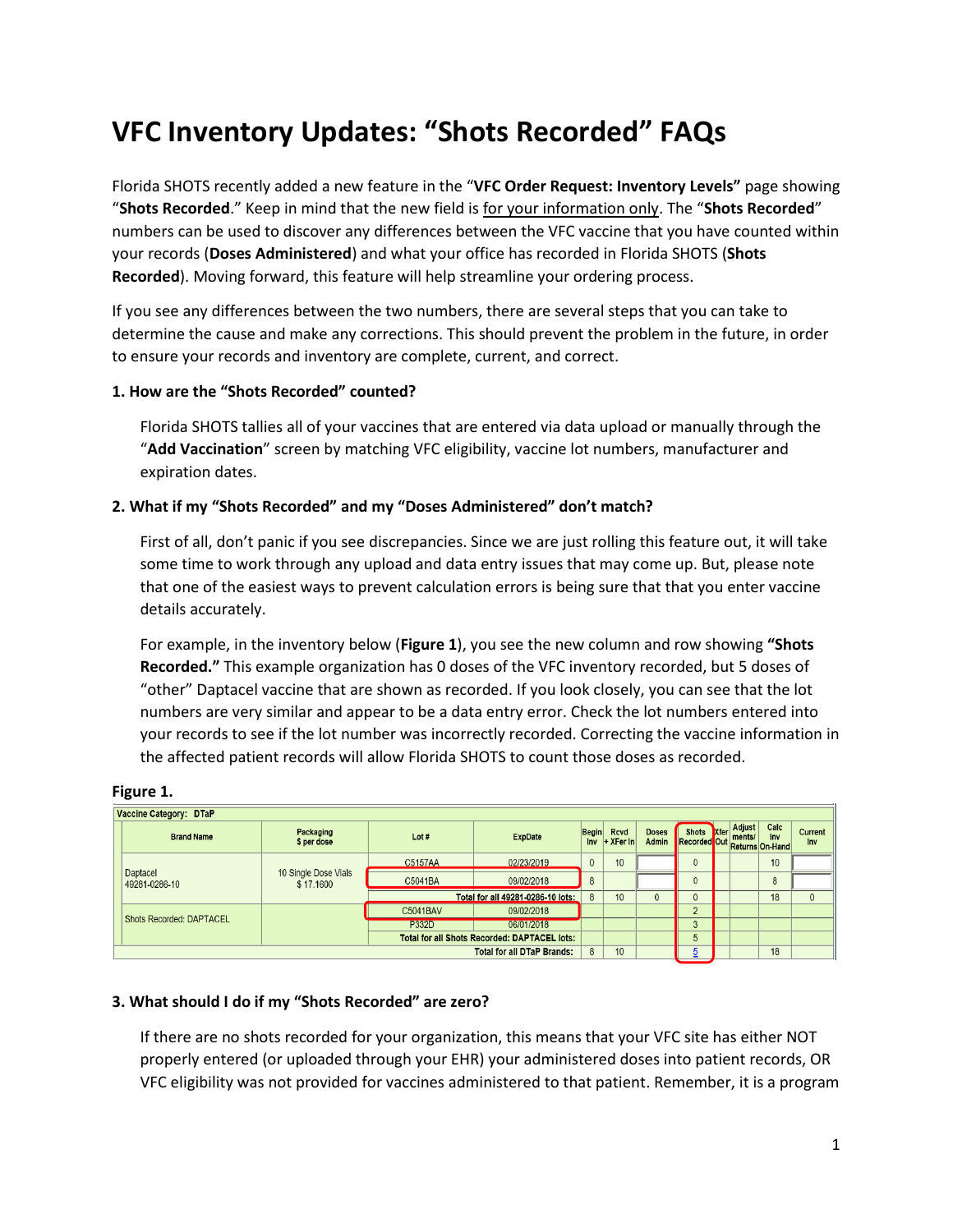requirement to enter VFC eligibility for all VFC vaccines. If you have questions about how to properly enter VFC eligibility, please refer to the "[VFC Quick Tips](http://flshotsusers.com/sites/default/files/docs/FLS_Quick%20Tips%20Full%20Access_07.19.17.pdf)" training guide o[n flshotsusers.com/training.](http://flshotsusers.com/training)

We suggest that you run a "**Vaccine Utilization Report**" to view all of the details for vaccines entered and/or uploaded for a specific time period.

For offices participating in data upload, you can also check your **"System Transactions"** to be sure that your EHR is uploading these vaccinations correctly and with all of the VFC eligibility criteria. You can view a recorded webinar o[n www.FLshotsUsers.com,](http://www.flshotsusers.com/) or contact our Post-implementation [Specialist](https://flshotsusers.com/contact) to request training for your **"Upload Log Reports."**

### **4. Why are my private vaccines being counted on my VFC order?**

If you click on the blue hyperlinked total number of shots recorded, you will pull up a detailed list (**Figure 2**) of the vaccines recorded by vaccine type and patient name since your last order. This will also display the VFC eligibility of each recorded vaccine.

#### **Figure 2.**

| The following is a list of vaccinations recorded in Florida SHOTS for this Order Request: |             |                 |                     |              |                     |                           |  |  |  |  |  |
|-------------------------------------------------------------------------------------------|-------------|-----------------|---------------------|--------------|---------------------|---------------------------|--|--|--|--|--|
| Vaccine Type                                                                              | Mfg/Lot     | <b>Exp Date</b> | Vaccination<br>Date | IMM State ID | <b>Patient Name</b> | <b>Eligibility</b>        |  |  |  |  |  |
| DAPTACEL                                                                                  | PMCC5041BAV | 09/02/2018      | 07/19/2017          |              |                     | VFC ELIGIBLE-MEDICAID/MCO |  |  |  |  |  |
| DAPTACEL                                                                                  | PMCC5041BAV | 09/02/2018      | 07/28/2017          |              |                     | VFC ELIGIBLE-MEDICAID/MCO |  |  |  |  |  |
|                                                                                           |             |                 |                     |              |                     |                           |  |  |  |  |  |
| DAPTACEL                                                                                  | PMCP332D    | 06/01/2018      | 07/20/2017          |              |                     | PRIVATELY INSURED         |  |  |  |  |  |
| DAPTACEL                                                                                  | PMCP332D    | 06/01/2018      | 07/25/2017          |              |                     | PRIVATELY INSURED         |  |  |  |  |  |
| <b>DAPTACEL</b>                                                                           | PMCP332D    | 06/01/2018      | 08/14/2017          |              |                     | PRIVATELY INSURED         |  |  |  |  |  |

If you see **"Privately Insured,"** on your list, it means that VFC vaccine was recorded as being given to patients with private insurance. In most cases, this is a data entry error that can be corrected after the fact, and prevented by properly entering the eligibility criteria. One easy way to prevent calculation errors is to make sure that when you enter privately purchased vaccines, do **NOT** select a **"Funding Program"** from the drop-down list. Leave the field as "**-Select-**" (**Figure 3**).

#### **Figure 3.**

| Vaccine Type: * HPV4        |                                       | <b>Vaccine Type Information</b><br>$\check{ }$                     |       |
|-----------------------------|---------------------------------------|--------------------------------------------------------------------|-------|
| <b>Injection Site:</b>      | --- Select ---                        | $\checkmark$                                                       |       |
|                             | Provider Org ID: * BEACH PEDIATRICS V |                                                                    |       |
| Imm Service Site: * BEACH E | $\check{}$                            |                                                                    |       |
| <b>Funding Program:</b>     | $Select -$<br><b>VFC/PED</b>          |                                                                    |       |
|                             |                                       | r Vaccine Information Statements                                   |       |
|                             |                                       | <b>CDC Vaccine Information Statements (VIS)</b>                    | Type: |
|                             |                                       | <b>VIS Recipient:</b>                                              | HPV.  |
|                             |                                       | *<br>$-$ Select $-$<br>$\checkmark$                                |       |
|                             |                                       | Consent for treatment given by VIS recipient<br>$-$ Select $ \vee$ |       |
| Manufacturer:               | MSD - MERCK & CO., INC.               | Include inactive<br>$\checkmark$                                   |       |
|                             | Lot Number: * J009234                 |                                                                    |       |

Shots **Recorde**  $\mathbf{0}$  $\overline{0}$  $\overline{\mathbf{0}}$  $\overline{2}$  $\ensuremath{\mathsf{3}}$ 5